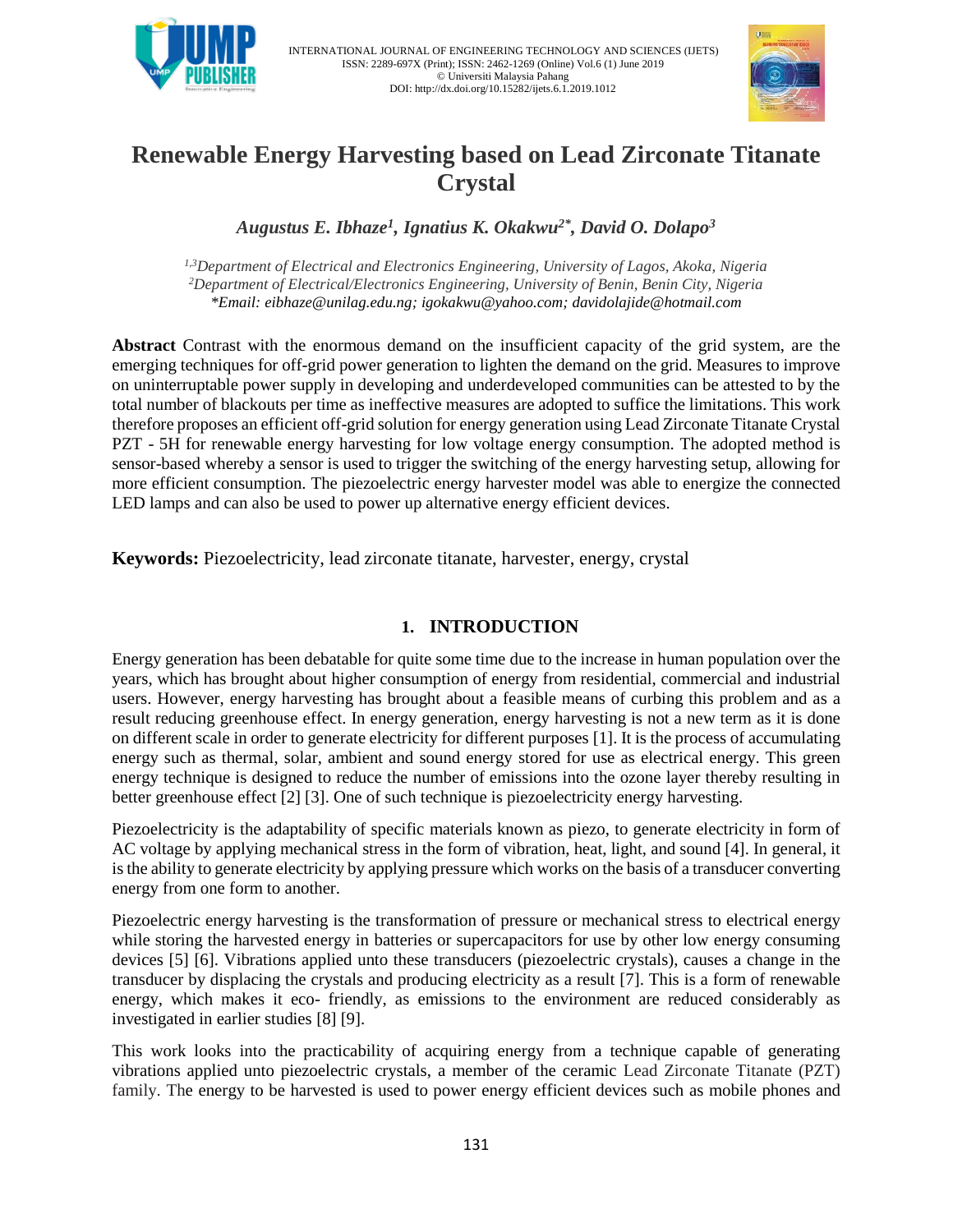LED's among others. The piezoelectric crystal used is a soft ceramic type capable of producing very high power output compared to other ceramics occurring at low and non-resonant frequencies [10] [11].

The significance of this work is to increase the efficiency of energy harvesting using piezoelectricity, to reduce the demand on the electrical grid, as a result be a substitute for powering up off grid appliances such as streetlights and billboards among others rather than the use of the grid, generators or other conventional sources.

## **II. RELATED WORK**

With the rapid growth in population, energy generation, distribution and consumption has been an open research problem in developing countries, arising from the limited power supply to commercial, industrial and residential consumers. A solution to this problem is the adoption of renewable energy models, been investigated globally as means to reduction of hazardous emissions and actualization of greener technologies.

In [12], the authors investigated potential energy generation through green sources. Previously, devices using piezo electric energy were based on generic power generation i.e. from low-power consuming electrical devices, such as wristwatches and RFID based applications [13]. The process of generating voltage from piezo ceramic posed a significant stage in the piezoelectric harvesting process. The means of generating the vibrations was through the application of mechanical strain on the piezo ceramic by mounting on a cantilever beam and a shaker exciter. The shaker generates vibrations that excite the cantilever beam where the piezo ceramic is mounted, applying mechanical stress to produces electrical energy as a result [14]. From the results, piezo ceramic was able to generate 2V, and increased to 5V using the boost converter [15]. It was also able to achieve 16V or greater due to the LM 2733 IC used. With modification of the circuit with a change in the boost converter and the IC, more voltage could be generated. A comparison between a Nickel Cadmium battery and a Lithium- ion battery was conducted in [16]. The lithium polymer battery was used as the electrical energy storage device and was used for powering devices such as mobile phones and other portable electrical devices. In another investigation on piezoelectric energy harvesters (PEH), two energy-harvesting systems namely compression based system and cantilever type system were compared to get the best power output [17]. Their connections were both in series and parallel which showed considerable improvement in power output in both cases. The compression based system consisting of an array of piezo crystals outperformed the cantilever type since piezos were excited at a resonant frequency generated from the motion of vehicle tires [18]. The vibrations resulted in the generation of AC electricity from the piezo, rectified through the use of an AC-DC diode rectifier and regulated before storage [19] [20].

In another work, a process of energy harvesting where energy extraction is not possible due to low excitation level called cold start-up was proposed. The authors investigated means of increasing the voltage generated by piezoelectric materials based on the conversion of the readily available ambient kinetic energy into electrical energy [21]. A self-charging model was proposed by further investigating piezos with high charge constant [22]. An SSHI rectifier was used for rectification since it extracts at low excitation levels and serves as a booster in [23]. The generated energy was stored in capacitors, with the SSHI rectifier design having two-off chop capacitors in the system for energy storage.

Generation of power from human footsteps was presented in [24] [25]. Its adoption received wide acceptance in densely populated metropolis due to easy access of pressure and strain from human locomotion applied to piezoelectric materials [26]. Generation of electrical energy from piezoelectric materials [27], applied to charging low voltage electronic devices such as mobile phones, laptops, etc. using in-shoe solution and wireless transfer was conducted by [28] [29] [30]. Diverse piezoelectric materials had been investigated for higher output voltage based on crystal combination [31] [32] [33]. Polyvinylidene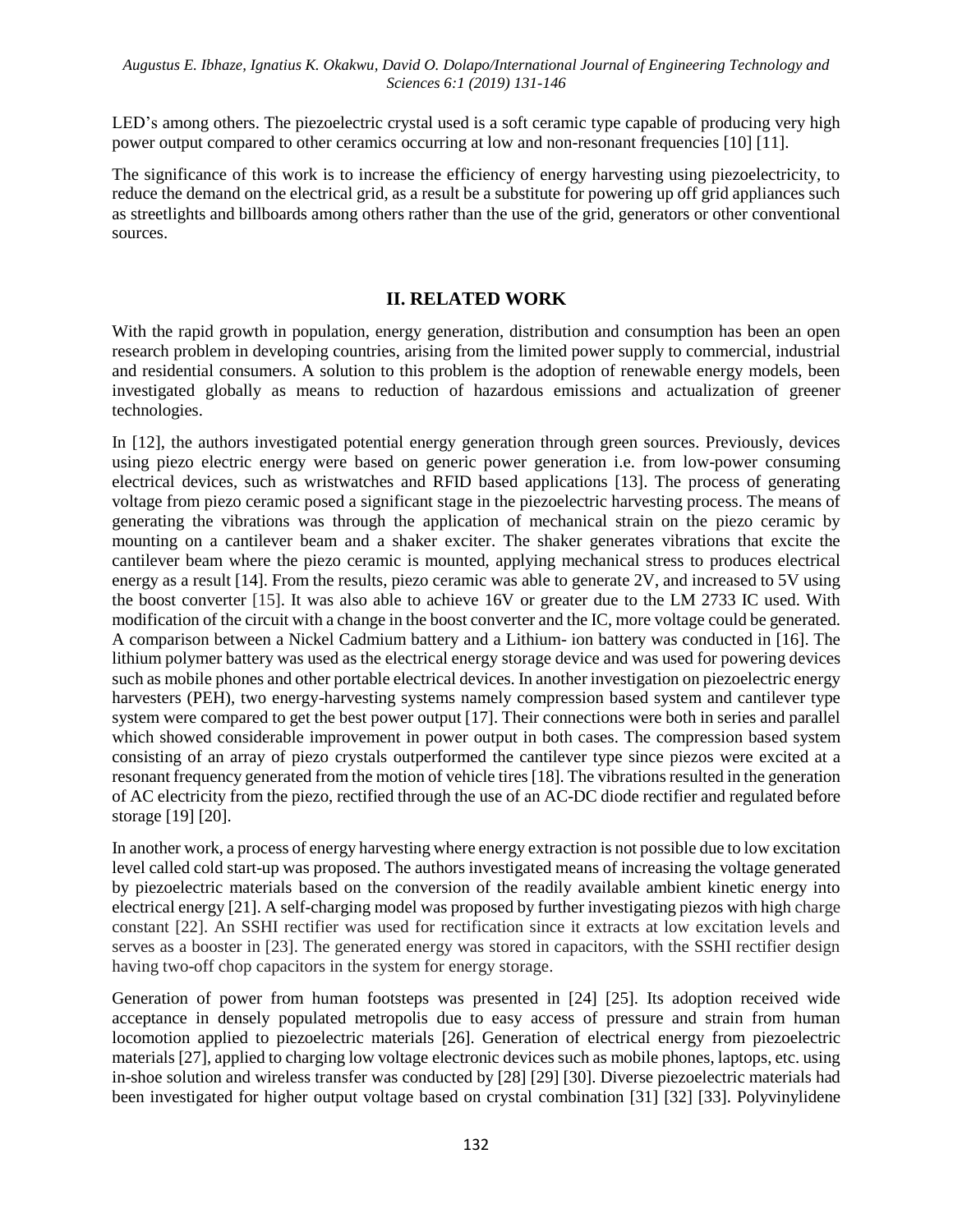difluoride (PVDF) and Lead Zirconate Titanate (PZT) had been investigated with findings typifying the superiority of PZT crystals due to the high efficiency in converting mechanical strain to electrical power with a variety in PZT-4 and PZT-5A [34] [35] [36] [37]. While a couple of PZT ceramic family had been used in previous research undertaking, PZT-5H will be used in this work due to its stability superiority at ambient temperature.

## **III. METHODOLOGY**

In order to model piezoelectric energy harvesting device, the selection of materials, working principle and model prototyping are requirements in model design. In selection of the type of material, amount of energy to be converted, the working principle of piezoelectric crystals, and how the energy is to be converted are requisite in prototyping a possible solution. The piezoelectric generator is built to harvest ambient energy i.e. vibrations from the surroundings using piezoelectric crystals. This crystal converts the vibrations applied to electrical energy and stores same in batteries that can be used in real time or at a later time to power the desired devices. According to [38], since the joints of human body are always in continuous motion, they are dosed with the possibilities of energy harvesting when the human body is taken as the mechanical input source. In the work of [39] [40], human body has the capacity to generate 2 to 20W from foot strike, 38W via hip movement, 36.4W from knee motion, about 66.8W through ankle movement, 2.2W via the motion of the shoulders, 20W and 2.1W from earths center of gravity and elbow motion respectively. The translation of diverse weights to piezo vibration for energy harvesting in relation to human body exertion is given by [38] as;

$$
E = \Delta P_M x \eta_M x \eta_D \tag{1.1}
$$

Where E is the generated electric energy,  $\Delta P_M$  is the change in metabolic power,  $\eta_M$  is the muscle efficiency in relation to energy conversion per motion and  $\eta_D$  is the device efficiency. The block diagram representation typical of a piezoelectric energy harvesting setup is shown in Figure 1.



**Figure 1:** Block Diagram for the Realization of a Piezoelectric Energy Device

The connection diagram consists of six stages; External energy, Energy conversion, Rectification, Amplification, Voltage Regulation and Energy extraction module.

The External energy module is concerned with the source of energy that excites the piezoelectric material that converts the energy. The source of energy could be from human activities such as physical pressure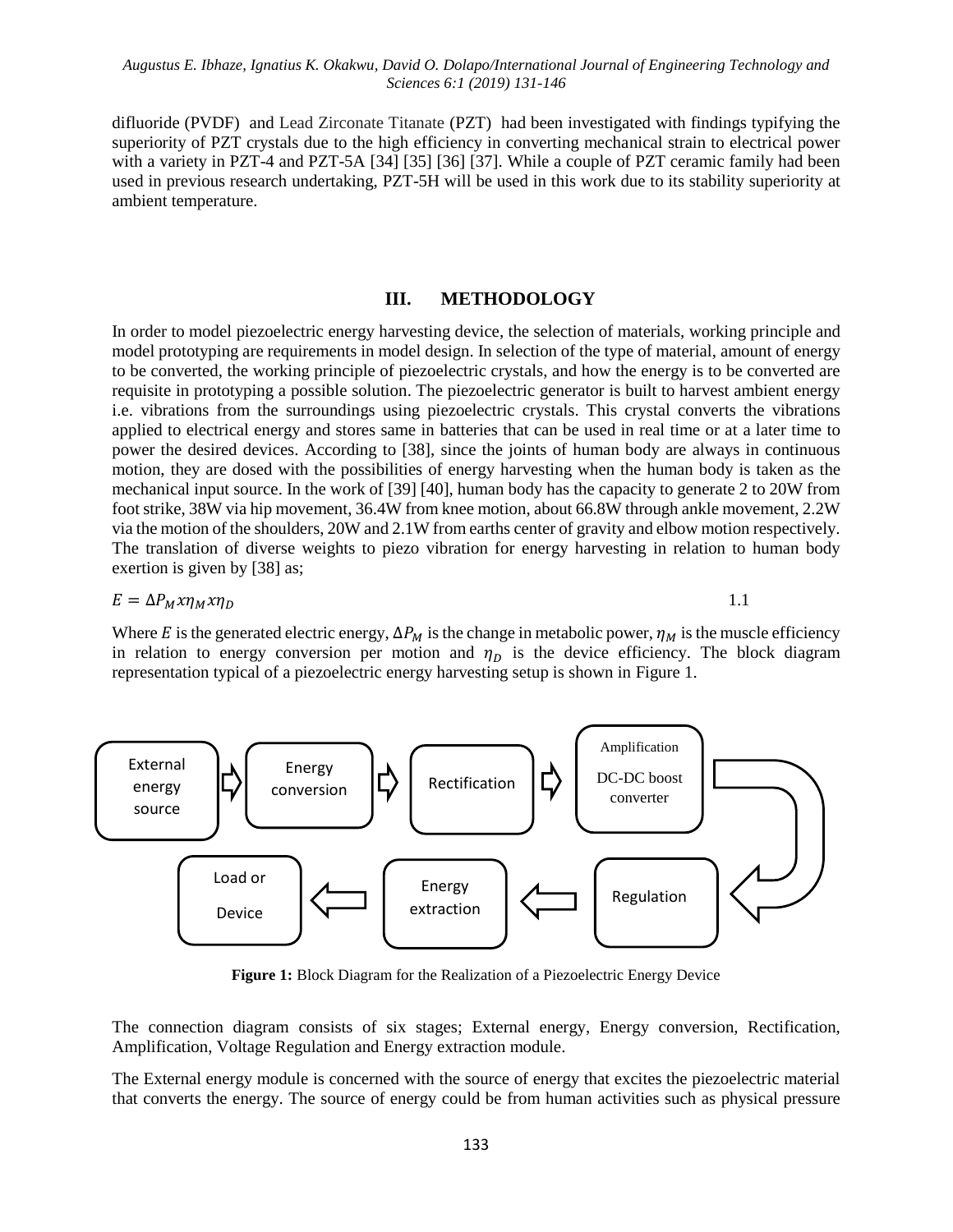exaction or some mechanized or industrial robotic operation of pressure exaction. Energy conversion deals with the transformation of mechanical energy in the form of vibrations to electrical energy using a piezoelectric transducer. The material used is a Lead Zirconate Titanate PZT - 5H transducer and the electrical energy generated is alternating current (ac) voltage. The rectification module converts the generated voltage to direct current (dc) voltage via synchronous rectifier. The amplification module increases the dc voltage by using a boost converter (dc-dc) [41]. The voltage regulation is used to remove ripples from the output dc voltage using a capacitor filter. The filtering gets rid of the ripple to generate a ripple free DC waveform. The energy extraction module is then used for the storage of the output voltage for future use.

According to [37], the energy produced by the piezoelectric disk is given by;

$$
E = P \times t \tag{1.2}
$$

Where,  $P = Power$  measured in Watts and  $t = Time$  taken,

However, piezoelectric materials are known to generate voltage across their surface whenever they are subjected to mechanical stress. The generated voltage is stored in a capacitor such that the relationship between the stored charge and voltage holds [31].

$$
Q = C x V \tag{1.3}
$$

Where,  $Q =$  Charge measured in coulombs,

 $C =$ Capacitance measured in Farads,

 $V = Vol$  across the capacitor measured in Volts.

The energy produced by the piezoelectric crystal follows directly from Eqn. (1.3) [19], given as;

$$
E = \frac{1}{2}Q \times V = \frac{1}{2}C \times V^2
$$

Where,  $E =$  Energy measured in Joules

The voltage generated by the piezoelectric crystal is given by;

$$
v_g(t) = d_{33} x \frac{f(t)}{c_p} \tag{1.5}
$$

Where:  $f(t)$ =pressure

 $d_{33}$  = the piezoelectric strain constant

 $C_p$  = piezoelectric crystal equivalent capacitance

$$
C_p = k \times \frac{A}{h} \tag{1.6}
$$

Where  $k =$  dielectric constant.

After the polarization of the piezoelectric crystal material, the piezoelectric crystal will produce deformation (i.e., when under pressure). Hence, the piezoelectric crystal on both sides of the conductive layer will produce charge and voltage. At this point, the piezoelectric crystal can be equivalent to a capacitor and a resistor in parallel; though the capacitance is very small but the parallel resistance value is very large. The pressure and the voltage generated by the piezoelectric crystal  $v<sub>g</sub>(t)$  can be expressed as;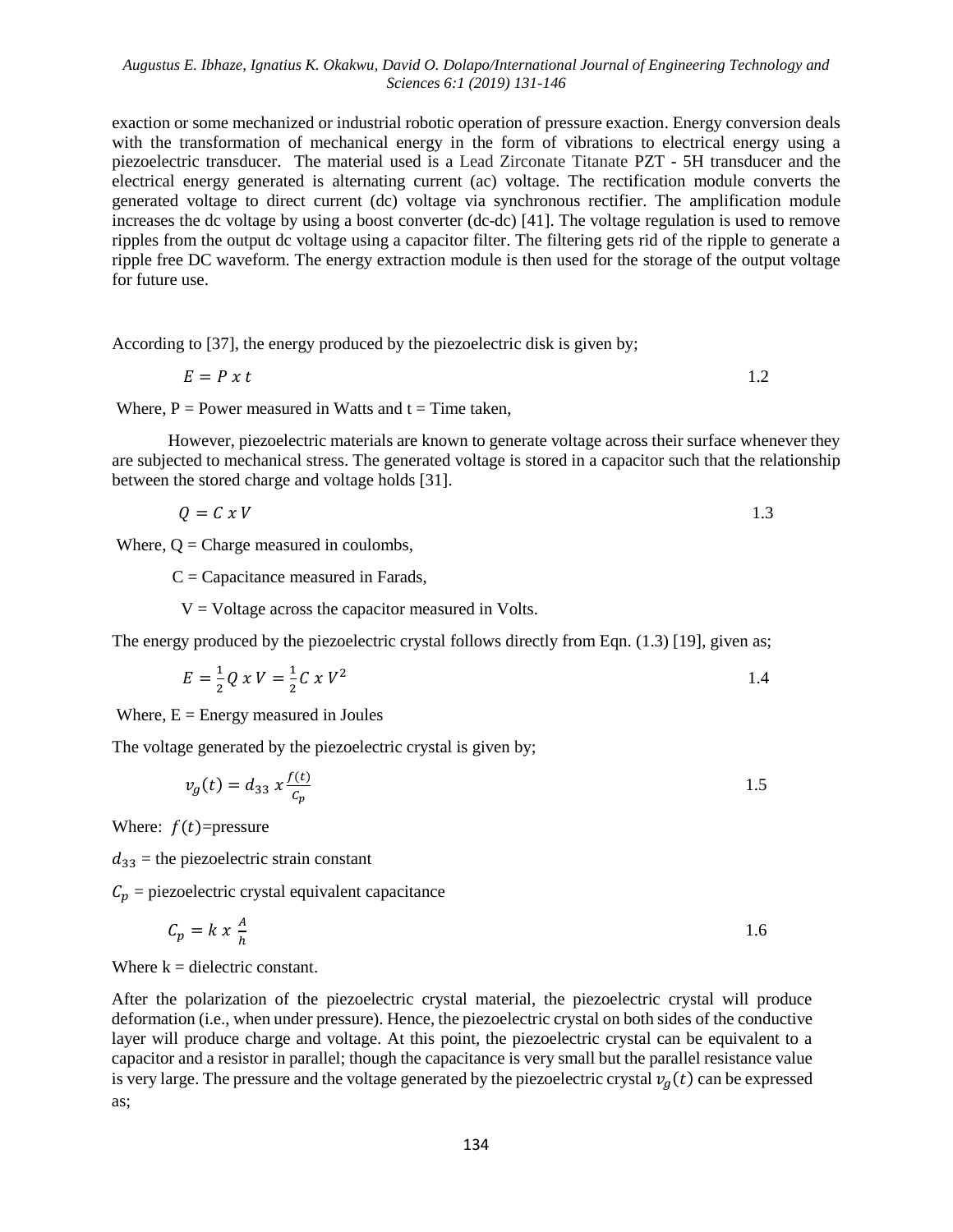$$
v_g(t) = \frac{f(t)}{A} x \frac{h}{G_{33}}
$$

Where;  $f(t)$ = pressure  $A =$  Crystal surface area  $h$ = Crystal thickness  $G_{33}$ = Piezoelectric voltage constant  $d_{33}$ = Piezoelectric strain constant  $C_p$  = Piezoelectric crystal equivalent capacitance Since the weight of human body is fixed, every time the force, F is applied to the piezoelectric crystal, the generated voltage,  $v_q$  becomes

$$
v_g = AG_{33} \tag{1.8}
$$

The energy produced by the piezoelectric crystal then becomes

$$
E_g = \frac{1}{2} \times C_p \times v_g^2 \tag{1.9}
$$

It is to be noted that the piezoelectric voltage is very high, while the piezoelectric equivalent capacitance is small. When the pressure is removed, the charge above the piezoelectric crystal will disappear. When the piezoelectric crystal is under force, it produces charges, and the voltage is high otherwise the voltage across the capacitor is low. The charges move to the storage capacitor and sets the voltage on the storage capacitor  $C_s$  as  $V_s$ . When the voltage across the capacitor  $C_s$  is the same as the voltage across the piezoelectric crystal  $C_p$ , then, the charge in motion stops such that,  $V_p = V_s$ , assuming the piezoelectric ceramic equivalent resistance is very large. Hence, according to the law of conservation of charge;

$$
V_s = \frac{c_p \times v_g}{c_s + c_p} = \frac{\left(\frac{f(t)}{A}\right)h c_p}{\left(c_s + c_p\right)c_{33}} \tag{1.10}
$$

Setting ultimate energy on the storage capacitor as  $E_s$ , yields;

$$
E_s = \frac{1}{2} C_s V_s^2
$$

By combining Eq. 1.10 and Eq. 1.11,

$$
E_s = \frac{1}{2} C_s \left( \frac{c_p \, x \, V_g}{c_s + c_p} \right)^2 \tag{1.12}
$$

When  $C_s$  >>  $C_p$ , then Eq. 1.12 can be transformed into;

$$
E_s = \frac{1}{2} \frac{c_s (c_p \times v_g)^2}{c_s^2} \tag{1.13}
$$

$$
E_s = \frac{(c_p \times v_g)^2}{2c_s} \tag{1.14}
$$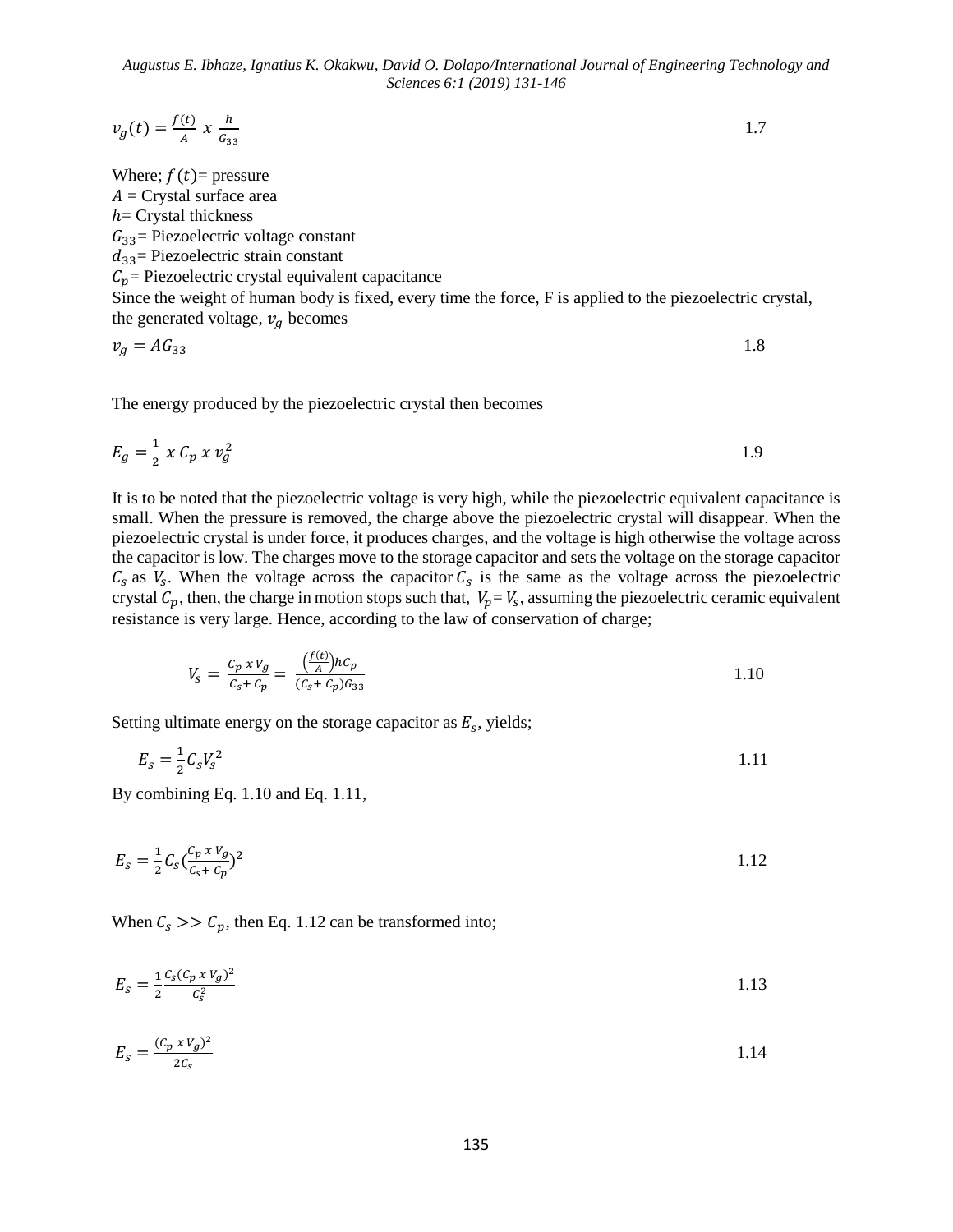The energy transfer efficiency is given as;

$$
\eta = \frac{c_p}{c_s} \tag{1.15}
$$

The capacitance is decided by the thickness of piezoelectric crystal and the piezoelectric parameters. When the capacitance is small, the transfer voltage is large, and the energy transfer efficiency is high. Hence, dc input voltage cannot be too high, so the value of the capacitance will not be too small. If the capacitance is too small, the discharge time will be too short. The energy harvesting prototype follows directly from the implementation of five transducers arranged in series-parallel combination of four layers, making a total of 20 connected transducers shown in Fig. 2. This connection technique is so implemented since series connection produces good voltages with low current value [33] while parallel connection gives good current at low voltage value. Further to this, parallel connection helps in reducing the total resistance value to the barest minimum. Hence, the series-parallel connection rectifies the problem were good voltages and currents are produced. Fig. 3 is the representation of the capacitor bank of the implemented model.



**Figure 2:** Energy Harvesting Prototype showing the arrangement of Piezo crystals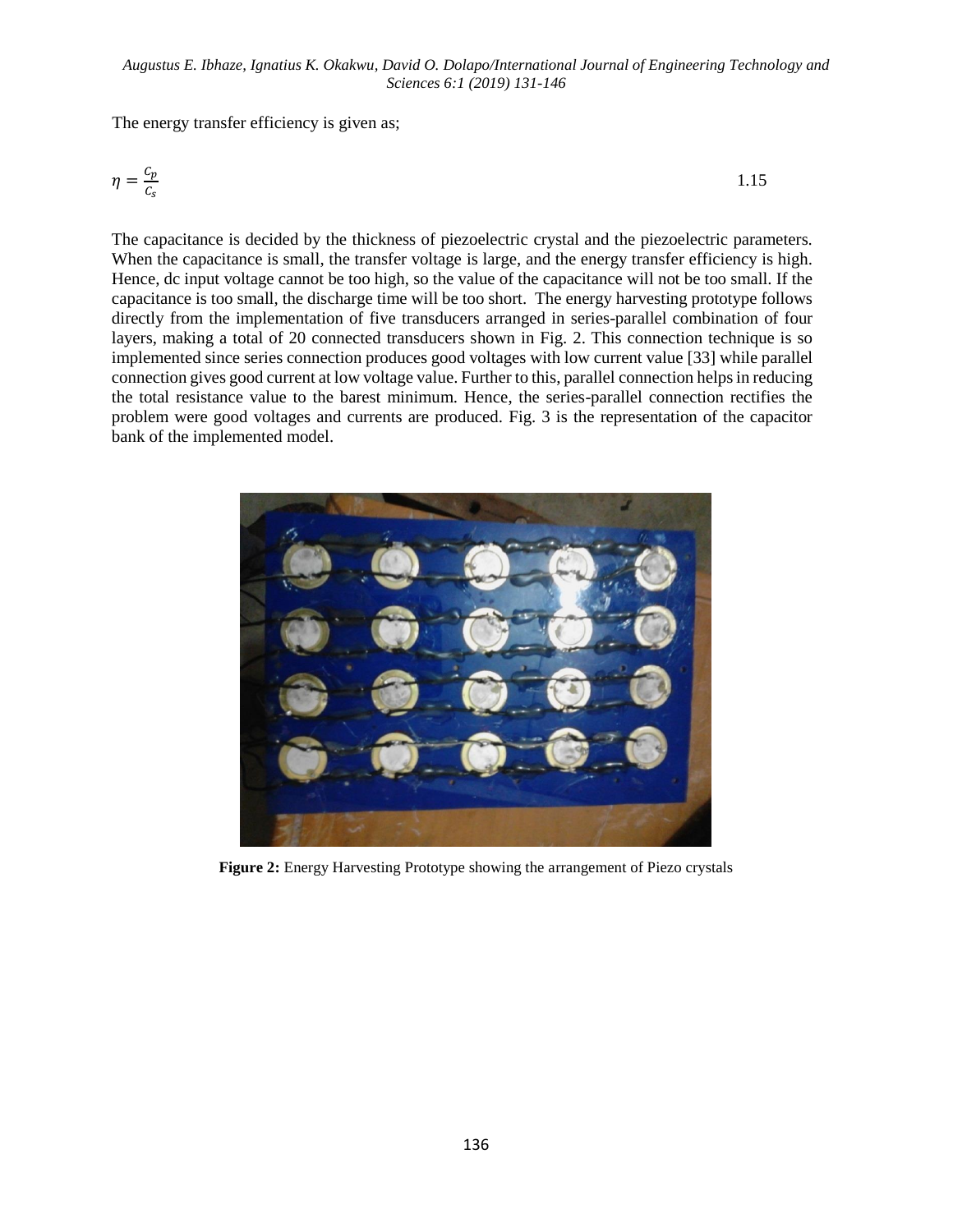

**Figure 3:** Energy harvesting prototype showing the capacitor bank

#### **3. RESULTS AND DISCUSSION**

Based on the experimental setup and testing, the specific parameters for model validation are as presented. The length of piezoelectric energy harvester,  $L = 19.05$ cm while the breadth of piezoelectric energy harvester, B = 29.718cm. So that, the surface area of the energy harvester is given by  $(19.05 \times 29.718)$  = 566.1279 cm<sup>2</sup> (= 0.5661279  $m^2$ ). Different individuals with varying masses used to test the energy harvester gave different power readings at different weights. Averaging the impacted area over the entire surface area of the energy harvester, the length and breadth of the impacted surfaces are 19.05cm and 27.529cm respectively such that the area of impacted surface on the energy harvester becomes ( $19.05 \times 27.529$ ) = 524.44 $cm^2$  (= 0.52444 $m^2$ )

**Note:** The shoe size of the individuals (used to test the piezoelectric energy harvester) was taken as size 44 on the average.

The computation of the exerted force follows directly from

$$
f_e = \begin{cases} m*a & \forall 60kg \le m \le 90kg \\ 0 & \text{Otherwise} \end{cases}
$$
 1.16

Where  $f_e$  is the exerted force measured in Newton (N), m is the mass measured in kilogram (kg) and a is acceleration due to gravity measured in meters per square second  $\text{(ms}^2)$ .

The estimated pressure is given by:

$$
p_e = \frac{f_e}{A} \tag{1.17}
$$

Where  $p_e$  is the resulting pressure from the force exerted  $f_e$ .  $p_e$  is measured in Newton per square meter  $(N/m<sup>2</sup>)$  and A is the area of the impacted surface of the energy harvester.

The estimated power was arrived at by taking the voltage and current readings using a multimeter when different weights were applied. Power computing therefore follows directly from;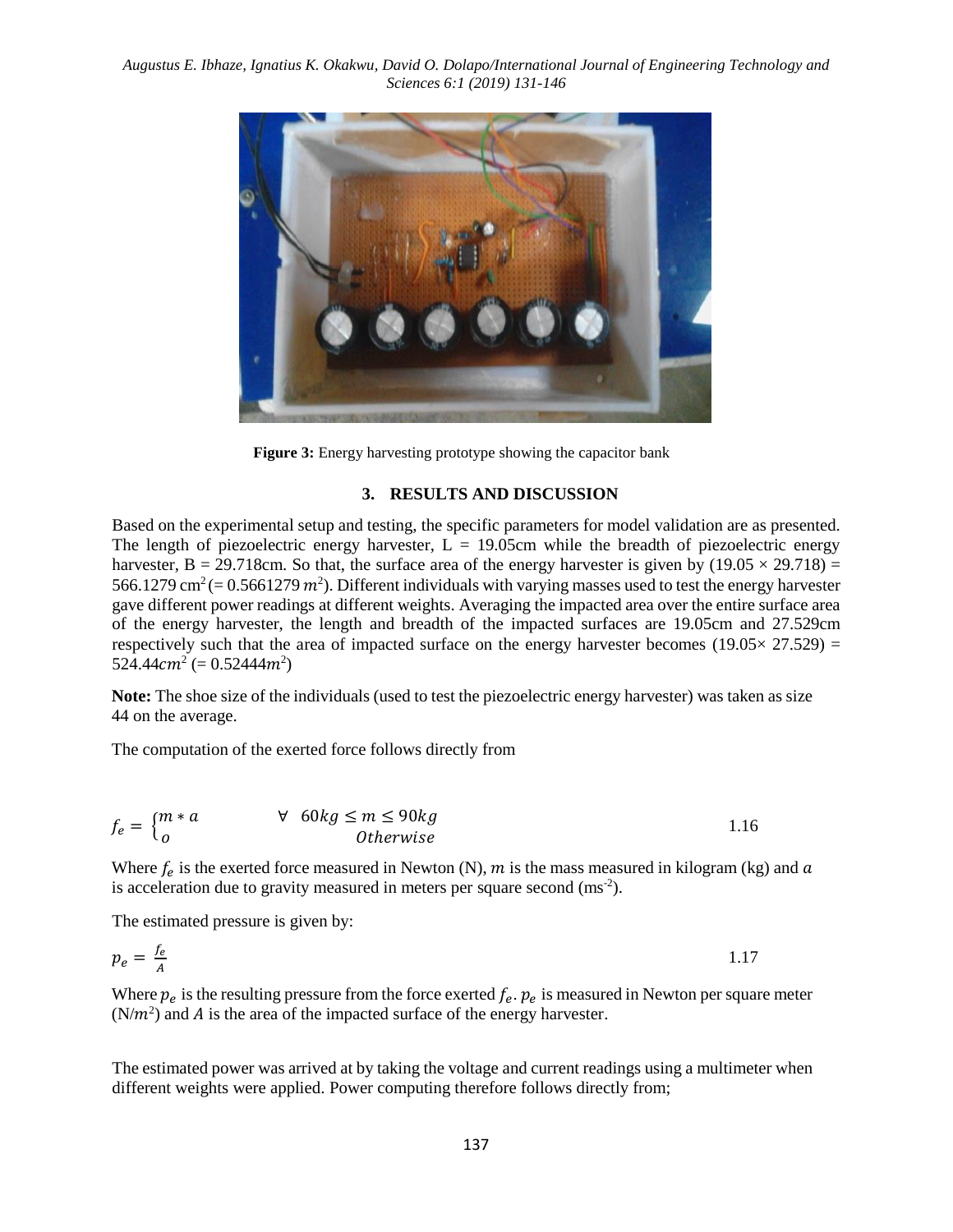$P = VI$  1.18

Where  $P$  is the measured power output of the energy harvester in Watt (W),  $V$  is the measured voltage value in Volt  $(V)$  and the measured current  $I$  in Ampere  $(A)$ 

The resulting values from Eq. 1.16, 1.17 and 1.18 are presented in Table 2 for the basis of comparison.

| S/N                | Mass (Kg) | Force $(N)$<br>$g=9.81$ ms <sup>-1</sup> | Pressure<br>(N/m <sup>2</sup> ) | Voltage<br>(V) | Current $(A)$ | Power (W) |
|--------------------|-----------|------------------------------------------|---------------------------------|----------------|---------------|-----------|
| THEORETICAL VALUES |           |                                          |                                 |                | 0.06          | 0.88      |

### **Table 1:** Theoretical values of voltage, current and power

**Table 2:** Table of varying masses, forces, pressure, voltage, current, power experimental values

| S/N            | Mass (Kg) | Force $(N)$<br>$g=9.81$ ms <sup>-1</sup> | Pressure<br>(N/m <sup>2</sup> ) | Voltage<br>(V) | Current $(A)$ | Power $(W)$ |
|----------------|-----------|------------------------------------------|---------------------------------|----------------|---------------|-------------|
| 1              | 60.00     | 588.66                                   | 1122.34                         | 5.90           | 0.01          | 0.06        |
| 2              | 65.00     | 637.65                                   | 1215.86                         | 8.40           | 0.02          | 0.17        |
| 3              | 70.00     | 686.79                                   | 1309.39                         | 9.30           | 0.02          | 0.19        |
| $\overline{4}$ | 75.00     | 735.75                                   | 1406.74                         | 12.50          | 0.02          | 0.25        |
| 5              | 80.00     | 784.89                                   | 1496.45                         | 15.30          | 0.05          | 0.77        |
| 6              | 90.00     | 882.9                                    | 1683.51                         | 16.2           | 0.05          | 0.81        |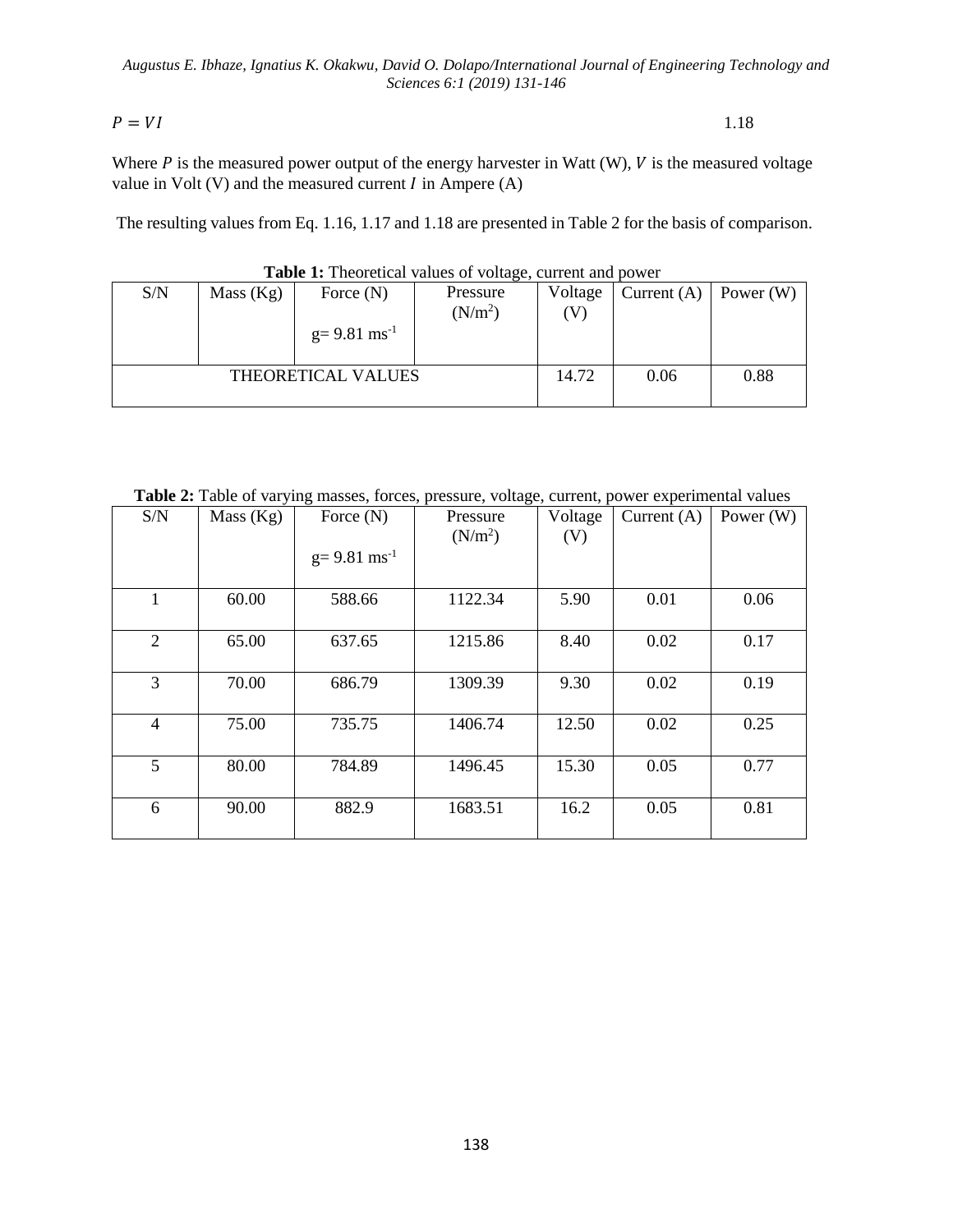

**Figure 4:** Voltage – Mass Relationship of the Energy Harvesting Device



Mass and Current relationship in the Piezo Energy Harvester Setup

**Figure 5:** Current – Mass Relationship of the Energy Harvesting Device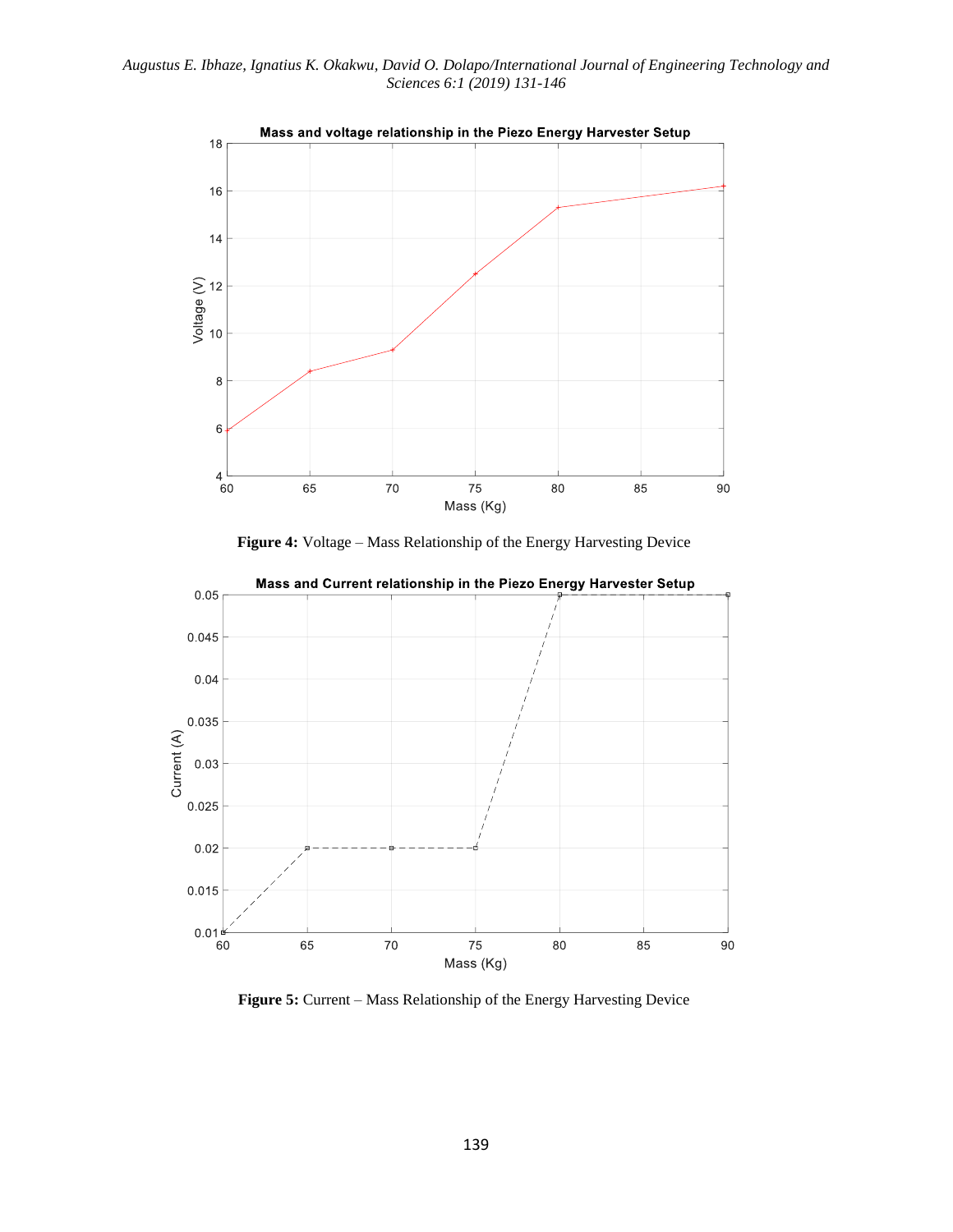





Power and Pressure relationship in the Piezo Energy Harvester Setup

**Figure 7:** Power – Pressure Relationship of the Energy Harvesting Model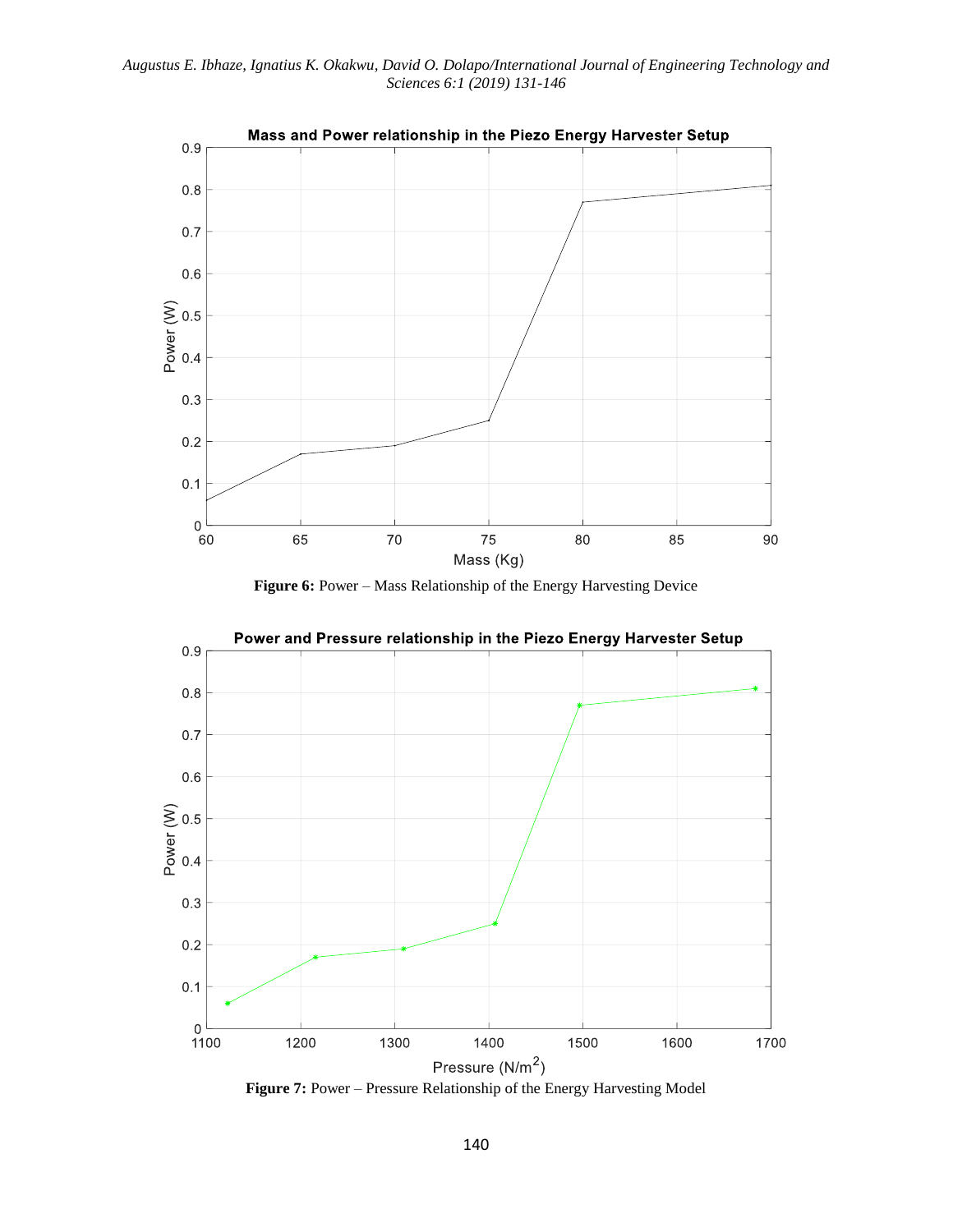

**Figure 8:** Current – Voltage Relationship of the Energy Harvesting Device



**Figure 9:** Power, Current, Voltage Relationship of the Energy Harvesting Device

Figure 4 presents the voltage – mass relationship showing appreciable increase in voltage value from 9.5V to 16.2 V as the mass increased from 60kg to 90kg. Figure 5 shows the relationship between current and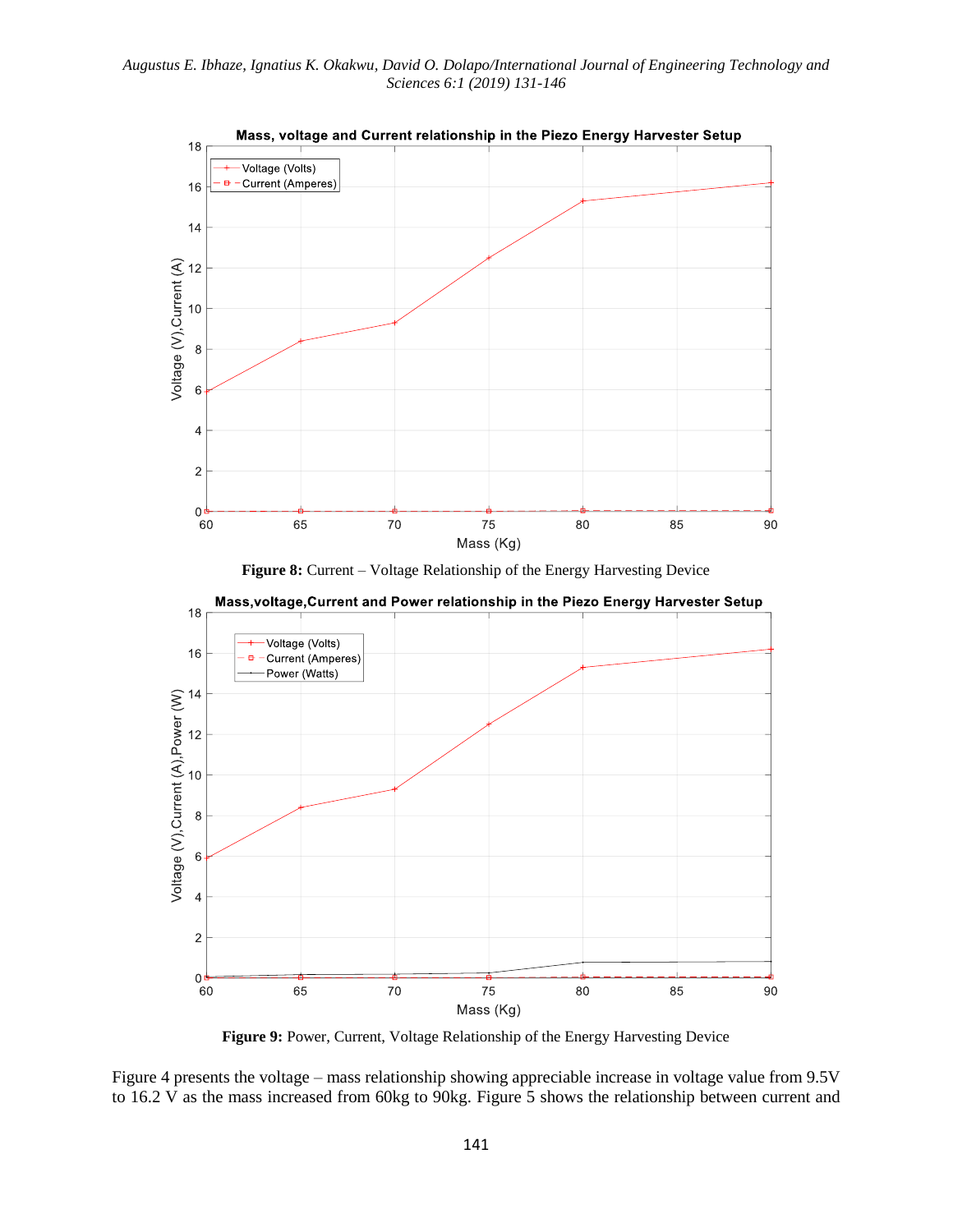diverse mass (kg) values at different intervals. The current value increased linearly from 0.01A to 0.02A with increasing mass of 60kg to 65 kg, then, attained a constant value up to 75kg and then, spike up to 0.05A when a mass of 80kg displaces the crystals, but with slow increase overtime. Figure 6 represents the changes in power generated from various mass applied at different intervals. Power increases steadily with an increase in mass up to 0.81W. Figure 7 represents the comparison of the output power and applied pressure, justifying the gradual increase in power output as pressure on the piezos increases. Figure 8 and Figure 9 depicts the comparison of the Voltage, Current and Power generated in relation to differing masses in the experimental setup of the energy harvesting model. These relations had been earlier separated in Figure 4 through 6 for ease of interpretation and clarity. Comparing the theoretical values in Table 1 to the values gotten from the experimental setup, referring to Table 2, the efficiency of the energy harvester can be computed.

> Efficiency of energy harvester  $=$ practical power  $\frac{1}{2}$  theoretical power  $\times 100\%$

The efficiency of the energy harvester is seen to increase appreciably with increasing pressure from 87.5% at 80kg to 92% at 90kg. This increase indicates at possible innovations in increasing pressure by mounting artificial vibration techniques to achieve intended efficiency which again offers more flexibility in this model design.

## **IV. CONCLUSIONS**

From the proposed energy harvesting model, the amount of energy generated directly depends on the applied pressure while the voltage and current maximization follows directly from the series-parallel connection of the transducers. Comparing the theoretical and experimental power values, the efficiency of the energy harvester amounts to 92%. The 8% loss can be attributed to prototyping losses due to lags in component connection; which could be corrected for in large scale industrial integration. With increasing pressure, the power output can be maximized depending on specific application. Piezoelectric energy harvester has a very wide range of application that operates in densely populated areas. The implementation rigor of this means of renewable energy generation is minimal and the setup is of great importance as far as global ecosystem sustainability and conservation is concerned. Hence, with increasing pressure the power also increases until it reaches the maximum power, it can generate.

## **REFERENCES**

- [1] Arjun A.M., Ajay Sampath, Sandhya Thiyagarajan and Arvind V, "A Novel Approach to Recycle Energy Using Piezoelectric Crystals," *International Journal of Environmental Science and Development,* vol. 2, no. 6, December 2011.
- [2] S. Panapong and J. Chaiyan , "Generation and Storage of Electrical Energy from Piezoelectric Materials," *Transactions on Computer-Aided Design of Integrated Circuits and Systems,* vol. 30, no. 3, pp. 2256-2259, 2011.
- [3] F. Yildiz, "Low Power Ambient Energy Harvesting, Conversion, and Storage Circuits," *International Conference on Information Technology,* April 2009.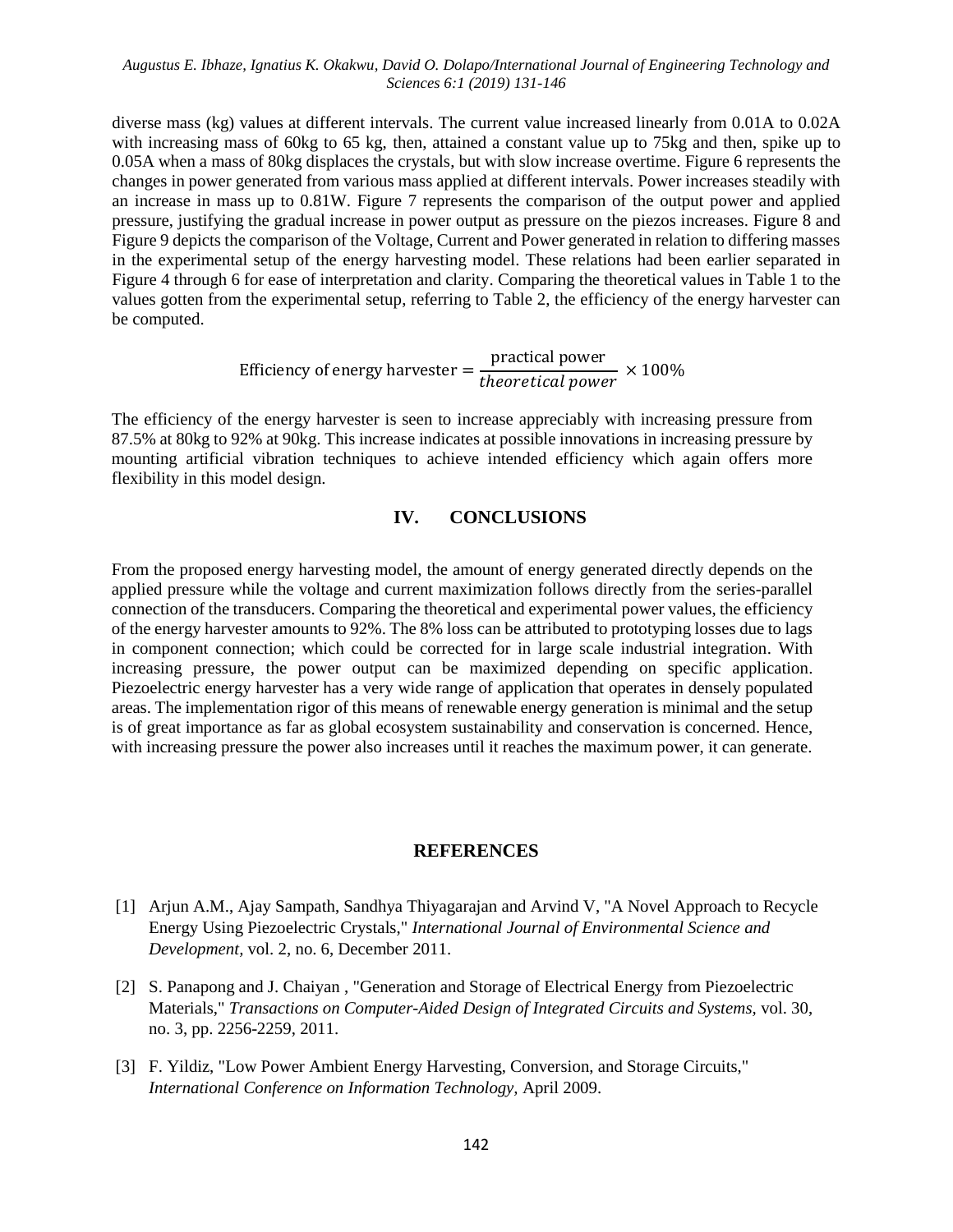- [4] Akshat Kamboj, Altamash Haque, Ayush Kumar, V. K. Sharma and Arun Kumar, "Design of footstep power generator using piezoelectric sensors," *International Conference on Innovations in information Embedded and Communication Systems (ICIIECS),* pp. 1-3, 2017.
- [5] S. Sharma and J. Deepti, "Energy Harvesting Using Piezoelectric for Wireless Sensor Networks," *IEEE International Conference on Power Electronics, Intelligent Control and Energy Systems, pp.* 1-3, 2016.
- [6] M. B. Yamuna and K Shanmukha Sundar, "Design of Piezoelectric Energy Harvesting and Storage Devices," *International Journal of Advanced Research in Electrical, Electronics and Instrumentation Engineering,* vol. 3, no. 8, pp. 10945-10953, 2014.
- [7] A. M. Ishak, M. N. Elya , T. I. Mohd and G. Nik, "Electrical responses of piezoelectric device," *IEEE International Conference on Renewable Energy Research and Application (ICRERA),*  October 2014.
- [8] V. Lokesh and U. P. Ambesh , "Comparison of Techniques for Designing andModeling of High Power Piezoelectric Devices," *Uttar Pradesh Section International Conference on Electrical, Computer and Electronics,* vol. 4, no. 3, pp. 405-409, 2017.
- [9] F. Häggström, J. Gustafsson and J. Delsing, "Piezoelectric Energy Harvesting Modeled with SPICE," *IEEE International Conference on Instrumentation and Measurement Technology,* pp. 1-6, 2016.
- [10] . P. Euiyoung and B.-G. Nazanin , "Coupling High Resonant Frequency Piezoelectrics to Human-Scale Frequencies for Energy Harvesting," *Procedia International Conference on Sustainable Energy information technology,* vol. 109, no. 3, pp. 771-776, 2017.
- [11] W. I. Sutrisno and G. A. Wahied , "Power Enhancement for Piezoelectric Energy Harvester," *World Congress on Engineering,* vol. II, no. 6, pp. 246-252, July 4 - 6, 2012.
- [12] R. Prabaharan, A. Jayaramaprakash and L. VijayAnand, "Power Harvesting by using Human Footstep," *International Journal of Innovative Research in Science, Engineering and Technology,*  vol. 2, no. 7, pp. 3001-3008, July, 2013.
- [13] M. Takeuchi, S. Matsuzawa, K. Tairaku and C. Takatsu, "Piezoelectric generator as power supply for RFID tags and applications.," *IEEE Ultrasonics,* vol. IV, no. 15, p. 2558–2561, Oct. 2007.
- [14] S. Justin and K. Dr. Tolga, "Piezoelectric Energy Harvester Design and Fabrication," *Fabrication," American Society for Engineering Education ,* pp. 160-174, 2012.
- [15] Ghosh Joydev, S. Supratim, S. Amit and B. Samir, "Electrical power generation using foot step for urban area energy applications," *Proceedings of IEEE International Conference on Advances in Computing, Communications and Informatics (ICACCI 2013),* pp. 1367-1369, 2013.
- [16] A. Sodano and J. I. Daniel, "Comparison of Piezoelectric Energy Harvesting Devices for Recharging Batteries," *Center for Intelligent Material Systems and Structures,* vol. 32, no. 12, pp. 434-444, 2012.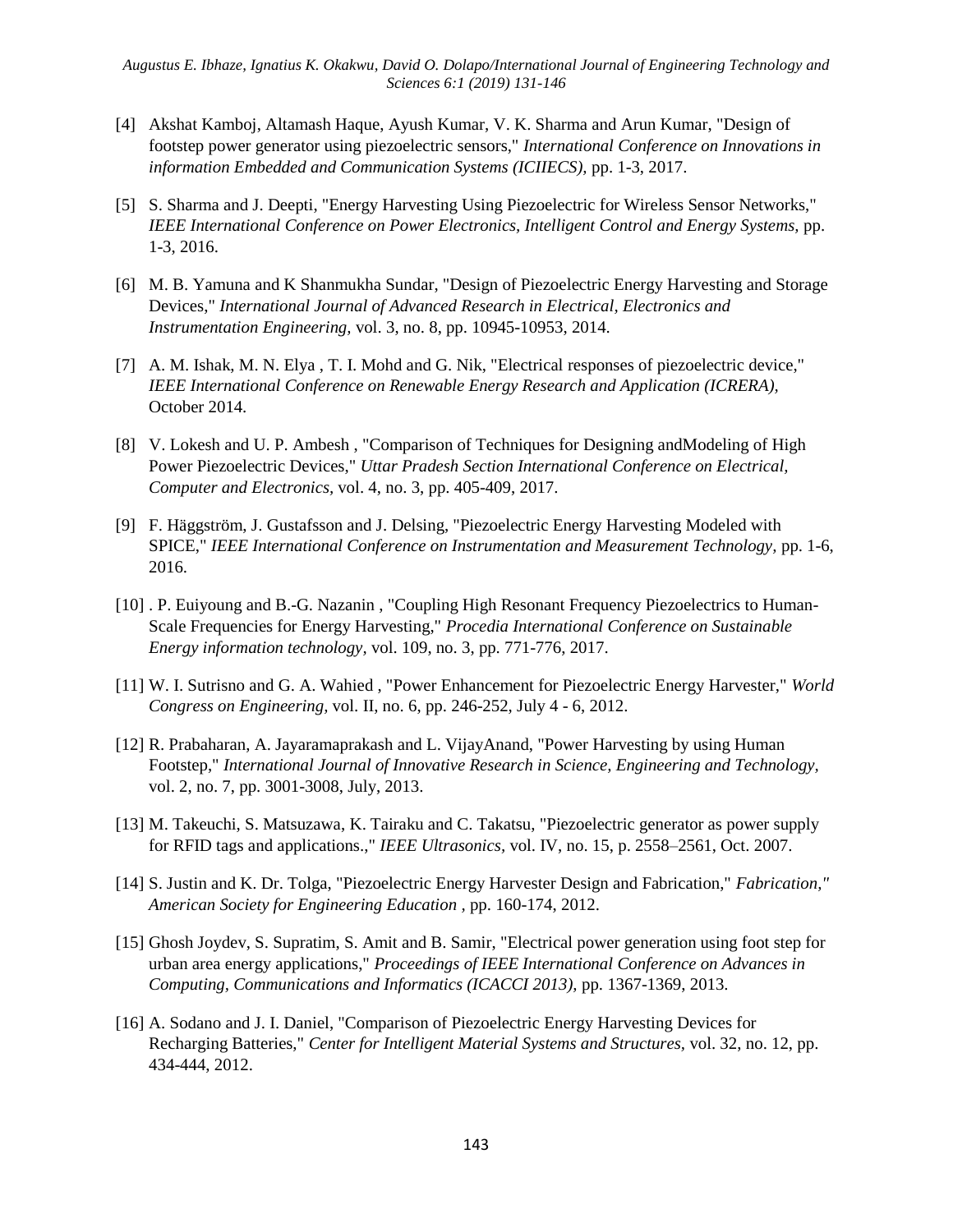- [17] Alperen Toprak and Onur Tigli, "Piezoelectric energy harvesting: State-of-the-art and challenges," *Applied Physics Reviews,* vol. 1, pp. 1-14, September 2014.
- [18] J. Lee and B. Choi, "Development of a piezoelectric energy harvesting system for implementing wireless sensors on the tires," *Energy Conversion and Management,* vol. 78, p. 32–38, 2014.
- [19] Juliana Johari and Tuan Muhammad Afif Tuan Rashid, "Optimization of Piezoelectric Transducer Placement in Shoe Insole for Energy Harvesting," *IEEE Xplore Digital Library,* pp. 61-65, 2017.
- [20] Ms. Yasna Schifferli, "Maximizing the Energy Harvested from Piezoelectric Materials for Clean Energy Generation," *IEEE Xplore Digital Library,* vol. 6, pp. 154-160, 2017.
- [21] Sijun Du, Yu Jia, Chun Zhao, Gehan A., J. Amaratunga and Ashwin A. Seshia, "A Passive Design Scheme to Increase Rectified Power of Piezoelectric Energy Harvesters," *IEEE International Solid-State Circuits Conference (ISSCC),* pp. 693-704, 2018.
- [22] S. Niu, X. Wang, F. Yi, Y. S. Zhou and Z. L. Wang, "A universal selfcharging system driven by random biomechanical energy for sustainable operation of mobile electronics," *Nat Communications,* vol. 6, no. 3, pp. 43-56, 2015.
- [23] K. Wasa, T. Matsushima, H. Adachi, I. Kanno and H. Kotera, "Thinfilm piezoelectric materials for a better energy harvesting mems," *Journal of Microelectromechanical Systems,* vol. 21, no. 2, p. 451–457, 2012.
- [24] M. Lallart and D. Guyomar, "An optimized self-powered switching circuit for non-linear energy harvesting with low voltage output," *Smart Materials and Structures,* vol. 17, no. 3, pp. 30-35, 2008.
- [25] S.S.Taliyan, R.K. Patil , G. P. Srivastava and B.B. Biswas, "Electricity from Footsteps," *International Journal on Recent and Innovation Trends in Computing and Communication,* vol. III, no. 7, pp. 1131-1144, 2006.
- [26] Arvind Asha, Jilu Joy, S. Sreekalpa, S. Sujith and Resmi Ramakrishnan, "Power Generation through Human Locomotion," *Journal of Electronics and Communication Systems,* vol. 1, no. 1, pp. 1-9, 2016.
- [27] M. S. Sowmyashree, R. Naveen, S. Naveen, V. Manoj and M. K. Shashanka, "Power Generation System by using Piezo Sensors for Multiple Applications," *International Journal on Recent and Innovation Trends in Computing and Communication,* vol. III, no. 4, pp. 1778-1780, 2015.
- [28] Bhuvani.G and ManojSenthil.K, "Piezoelectric Method Based Wireless Energy Transfer," *International Conference on Innovations in Information, Embedded and Communication Systems (ICIIECS),* pp. 1-4, 2017.
- [29] Z. Jingjing and Y. Zheng, "A Shoe-Embedded Piezoelectric Energy Harvester for Wearable Sensors," *IEEE Sensors,* p. 12497–12510, July 2014.
- [30] Ming-Hsiang Yeh, "Electricity producing shoe," 12th August, 2008.